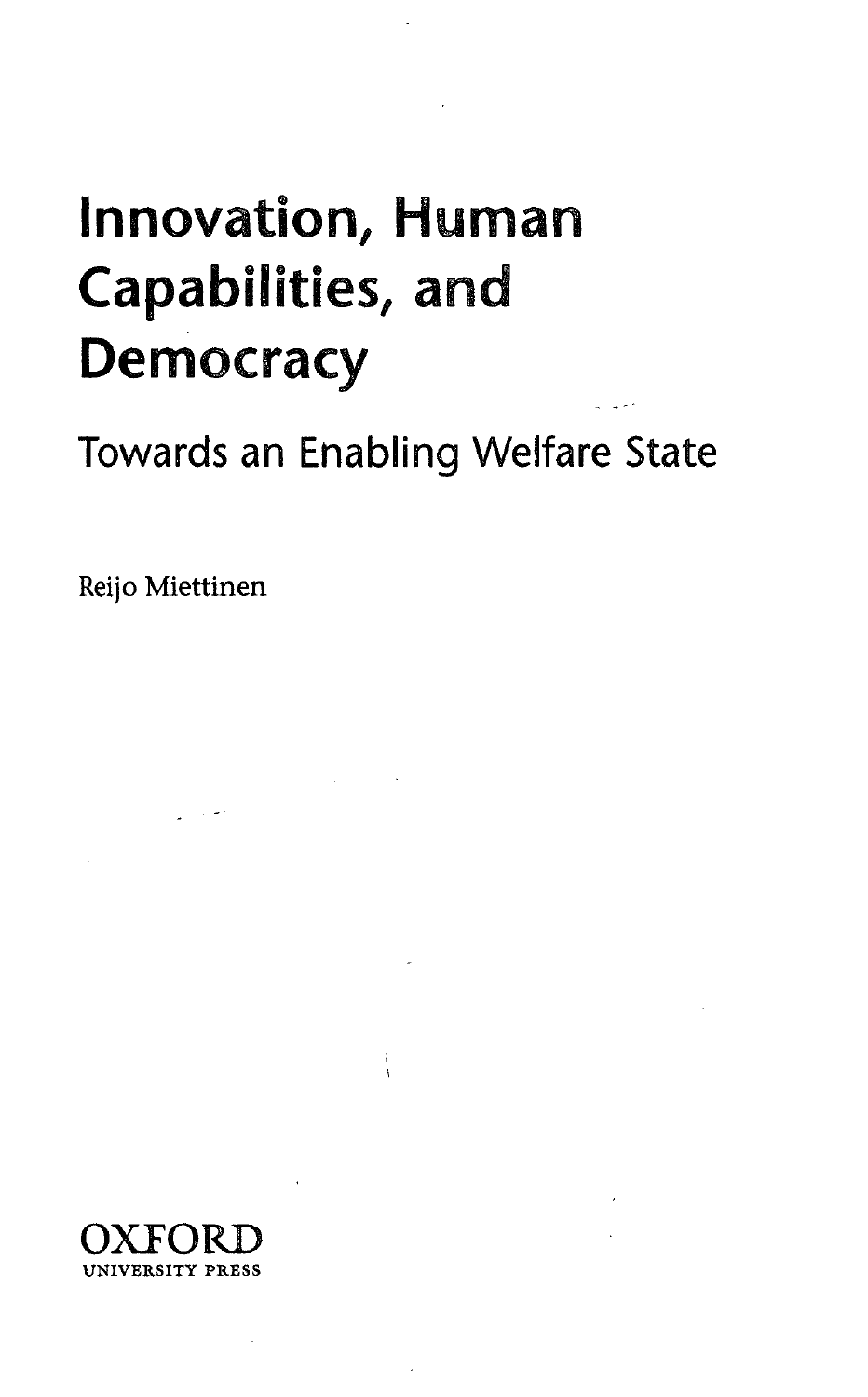## **Contents**

 $\sim 10^{-10}$ 

 $\mathbf{G}(\mathbf{z})$  and  $\mathbf{G}(\mathbf{z})$  are the set of the set of  $\mathbf{G}(\mathbf{z})$ 

| Preface and acknowledgements |                                                                                                                        |    |
|------------------------------|------------------------------------------------------------------------------------------------------------------------|----|
|                              | 1. Introduction: The Finnish model of innovation and welfare<br>1.1 National models confront the contradiction between | 1  |
|                              | global competition and the maintenance of welfare                                                                      | 1  |
|                              | 1.2 From innovation system to an enabling welfare state                                                                | 5  |
|                              | 1.3 An overview of the book                                                                                            | 11 |
|                              | 2. Institutional rhetoric between research and policy making                                                           | 14 |
|                              | 2.1 Rhetoric in science, technology, and innovation policy                                                             | 14 |
|                              | 2.2 Making sense of concepts that transcend the                                                                        |    |
|                              | boundaries between science and policy making                                                                           | 18 |
|                              | 2.3 Statistics, indicators, and policy document                                                                        | 22 |
|                              | writing practices<br>2.4 OECD task forces as international fabrics of                                                  |    |
|                              | technology policy language                                                                                             | 24 |
|                              | 2.5 Rhetorical features of the OECD NIS policy documents                                                               | 27 |
|                              |                                                                                                                        |    |
|                              | 3. NIS in innovation and technology policy research<br>3.1 Two sources of NIS: An understanding of the                 | 33 |
|                              | institutional conditions of a technology gap                                                                           |    |
|                              | and the idea of interactive learning                                                                                   | 33 |
|                              | 3.2 An optimistic view: Defining the determinants of                                                                   |    |
|                              | a national innovation system                                                                                           | 39 |
|                              | 3.3 Comparing national systems for learning.                                                                           | 43 |
|                              | 3.4 Further theorizing of the NIS approach in research                                                                 |    |
|                              | and policy making                                                                                                      | 46 |
|                              | 4. The adoption of NIS in the Finnish science and                                                                      |    |
|                              | technology policy of the 1990s                                                                                         | 52 |
|                              | 4.1 The emergence of NIS in the reviews of the Science                                                                 |    |
|                              | and Technology Policy Council of Finland                                                                               | 52 |
|                              | 4.2 Changes in the definitions and sources of legitimation                                                             |    |
|                              | of the NIS concept in the Council reviews                                                                              | 56 |

 $\sim$   $\sim$ 

 $\label{eq:2.1} \mathcal{L}(\mathcal{A}) = \mathcal{L}(\mathcal{A}) = \mathcal{L}(\mathcal{A}) = \mathcal{L}(\mathcal{A}) = \mathcal{L}(\mathcal{A}) = \mathcal{L}(\mathcal{A}) = \mathcal{L}(\mathcal{A}) = \mathcal{L}(\mathcal{A})$ 

 $\label{eq:2.1} \begin{split} \mathcal{L}_{\text{max}}(\mathbf{X},\mathbf{X}) & = \mathcal{L}_{\text{max}}(\mathbf{X},\mathbf{X}) \\ & = \mathcal{L}_{\text{max}}(\mathbf{X},\mathbf{X}) + \mathcal{L}_{\text{max}}(\mathbf{X},\mathbf{X}) \\ & = \mathcal{L}_{\text{max}}(\mathbf{X},\mathbf{X}) + \mathcal{L}_{\text{max}}(\mathbf{X},\mathbf{X}) \\ & = \mathcal{L}_{\text{max}}(\mathbf{X},\mathbf{X}) + \mathcal{L}_{\text{max}}(\mathbf{X},\mathbf{X}) \\ & = \mathcal{L$ 

 $\mathcal{A}(\mathcal{A})$  and  $\mathcal{A}(\mathcal{A})$  are all the set of  $\mathcal{A}(\mathcal{A})$ 

 $\label{eq:2.1} \mathcal{L}(\mathcal{L}^{\text{max}}_{\mathcal{L}}(\mathcal{L}^{\text{max}}_{\mathcal{L}}(\mathcal{L}^{\text{max}}_{\mathcal{L}}(\mathcal{L}^{\text{max}}_{\mathcal{L}^{\text{max}}_{\mathcal{L}}(\mathcal{L}^{\text{max}}_{\mathcal{L}^{\text{max}}_{\mathcal{L}^{\text{max}}_{\mathcal{L}^{\text{max}}_{\mathcal{L}^{\text{max}}_{\mathcal{L}^{\text{max}}_{\mathcal{L}^{\text{max}}_{\mathcal{L}^{\text{max}}_{\mathcal{L}^{\text{max}}$ 

 $\bar{\beta}$ 

 $\sim$   $\sim$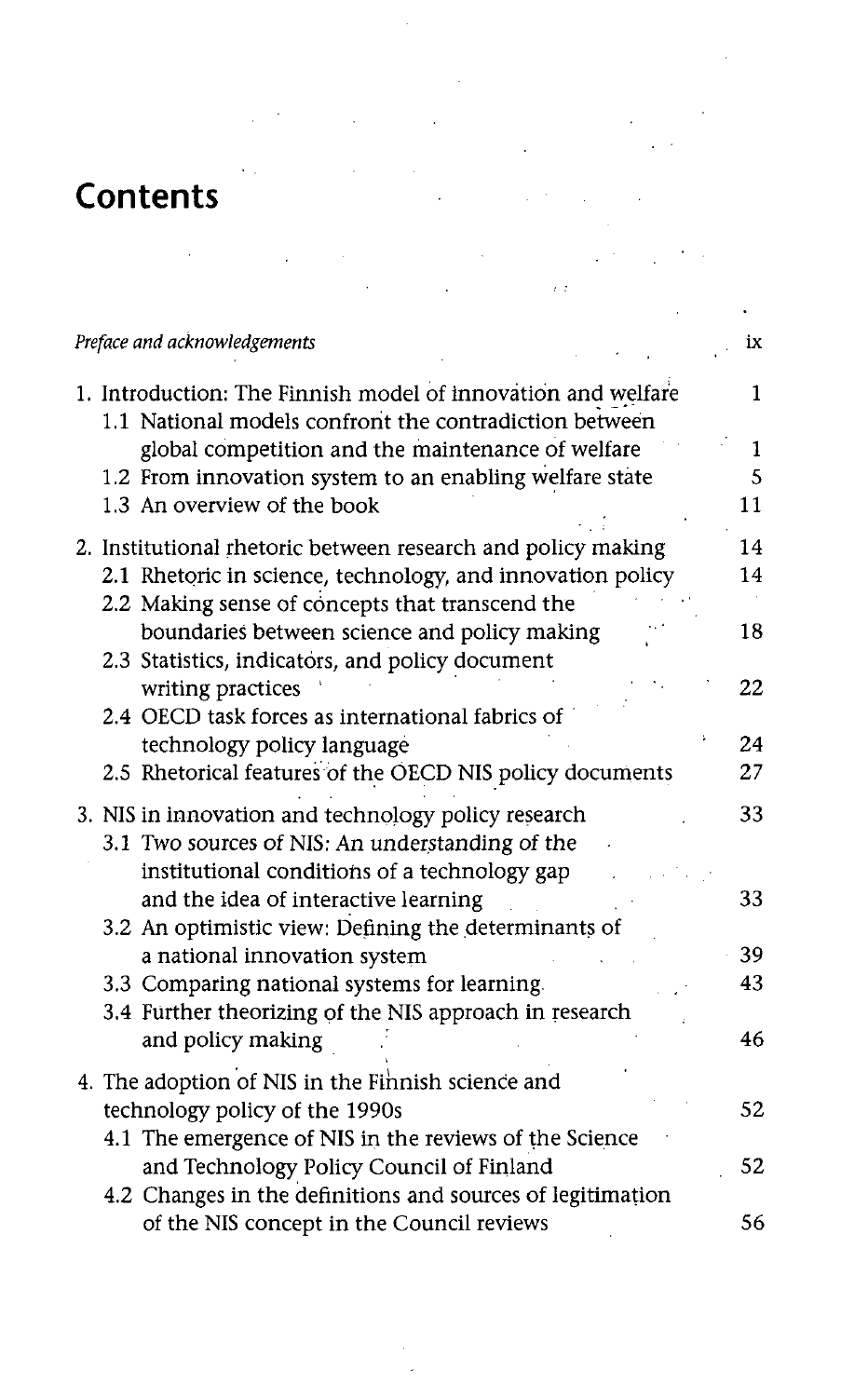|  |                                                           | 4.3 The arguments of the 1993 Review "Toward an<br>innovative society"                                  | 59  |  |  |
|--|-----------------------------------------------------------|---------------------------------------------------------------------------------------------------------|-----|--|--|
|  |                                                           | 4.4 A vehicle for national consensus: The development<br>of the national innovation system as "an offer |     |  |  |
|  |                                                           | one cannot refuse"<br>4.5 The development of the 2000s: From social innovation                          | 63  |  |  |
|  |                                                           | to broad-based innovation strategy and centres                                                          |     |  |  |
|  |                                                           | of excellence                                                                                           | 67  |  |  |
|  |                                                           | 5. Policy discourse and the reality of national innovation                                              | 72  |  |  |
|  |                                                           | 5.1 Did the NIS policy contribute to the rise of the                                                    |     |  |  |
|  |                                                           | Finnish ICT industry in the 1990s?                                                                      | 75  |  |  |
|  |                                                           | 5.2 Redistribution of power and democracy in the age                                                    |     |  |  |
|  |                                                           | of innovation policy                                                                                    | 81  |  |  |
|  |                                                           | 5.3 The epistemology of transdiscursive terms                                                           | 89  |  |  |
|  |                                                           | 5.4 From policy discourse to practice: Performativity                                                   |     |  |  |
|  |                                                           | through instruments and multi-voiced expertise                                                          | 96  |  |  |
|  | 6. Institutional change and learning: The case of Finnish |                                                                                                         |     |  |  |
|  |                                                           | basic education                                                                                         | 102 |  |  |
|  |                                                           | 6.1 Production of capabilities and innovativeness                                                       | 102 |  |  |
|  |                                                           | 6.2 Explanations for the success of Finnish students                                                    |     |  |  |
|  |                                                           | in PISA tests                                                                                           | 106 |  |  |
|  |                                                           | 6.3 How to study institutional change and learning                                                      | 112 |  |  |
|  |                                                           | 6.4 The emergence of the Finnish comprehensive                                                          |     |  |  |
|  |                                                           | school and the challenge of student diversity                                                           | 116 |  |  |
|  |                                                           | 6.5 The crisis of the streaming system and the                                                          |     |  |  |
|  |                                                           | development of the part-time special education system                                                   | 121 |  |  |
|  |                                                           | 6.6 Constructing the foundations of professional                                                        |     |  |  |
|  |                                                           | expertise: The development of diagnostic tools,<br>remedial materials, and pedagogical solutions        | 125 |  |  |
|  |                                                           | 6.7 The change in the governance of school: From a                                                      |     |  |  |
|  |                                                           | culture of control to a culture of trust                                                                | 131 |  |  |
|  |                                                           | 6.8 The multiorganizational field of special education                                                  |     |  |  |
|  |                                                           | and the forms of interactive learning                                                                   | 135 |  |  |
|  |                                                           | 6.9 The nature of institutional development and the                                                     |     |  |  |
|  |                                                           | limits of emulation                                                                                     | 139 |  |  |
|  | 7. Capability-cultivating services as a foundation for    |                                                                                                         |     |  |  |
|  |                                                           | welfare and innovation policies                                                                         | 143 |  |  |
|  |                                                           | 7.1 The welfare state as a developer of capability-cultivating                                          |     |  |  |
|  |                                                           | services                                                                                                | 143 |  |  |

 $\bar{z}$